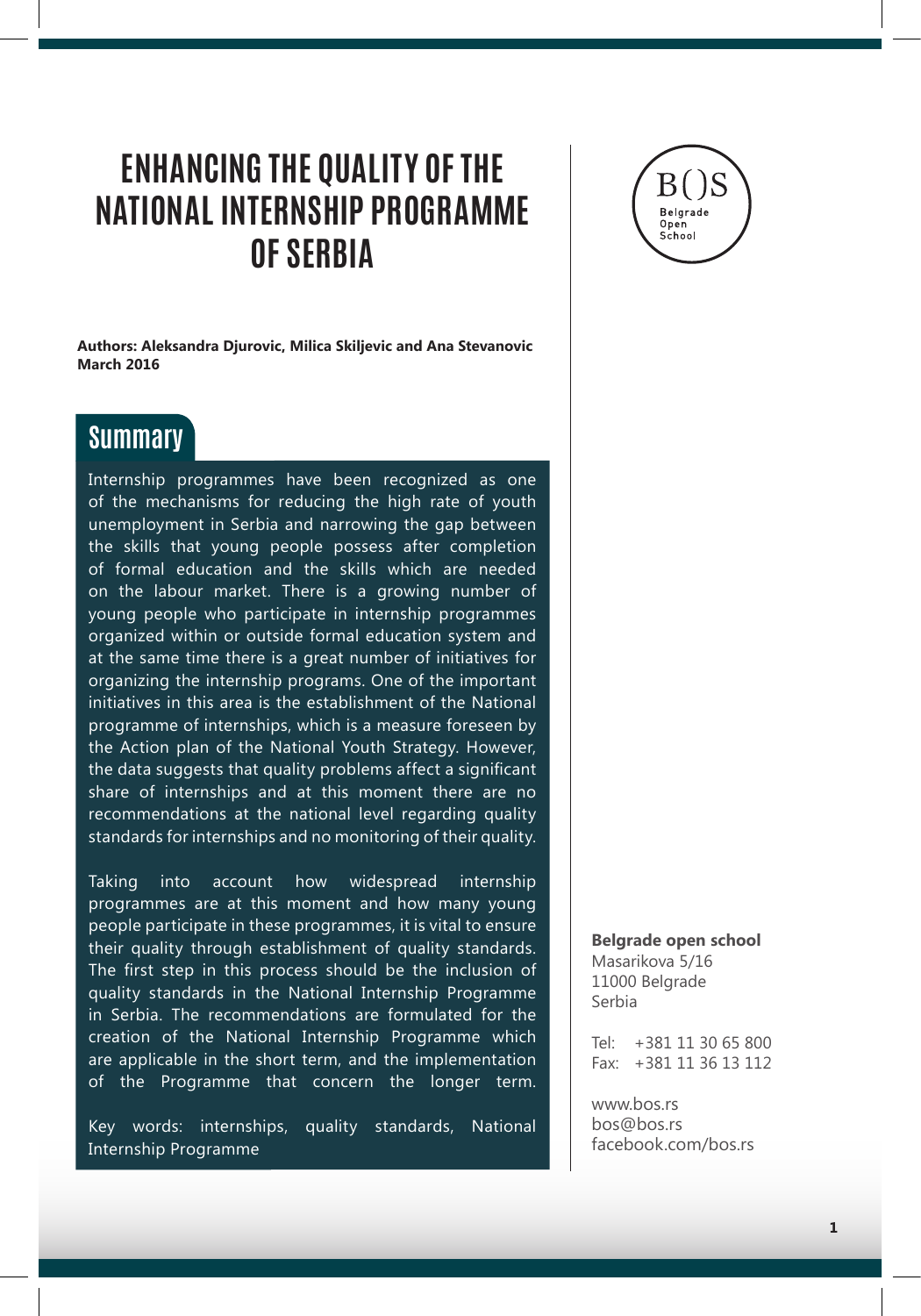### **Internship programmes in Serbia – state of affairs**

The Ministry of Youth and Sports of the Republic of Serbia initiated the idea to create a National Internship Programme in Serbia as a response to the high percent of underskilled young people.

At least 2000 young people are to be included in the National Internship Programme in the period 2016-2017. This is foreseen by the Action plan of the National Youth Strategy in order to increase youth employability and employment. The key implementers will be the Ministry of Youth and Sports and The Ministry of Labour, Employment, Veteran and Social Affairs.

This measure has been further elaborated in the National Programme for Youth Employment 2020, which was adopted in 2015. In this programme two objectives were set as prerequisites for the creation of the National Internship Programme: 1) formulation of national standards for quality internship programmes and 2) improvement of the regulatory framework for internship programmes.

It is therefore crucial at this moment to formulate the key dimensions of internships programmes which provide the basis for quality standards and to integrate them in a National Internship Programme as general recommendations for the organization of internships. Not only will the young people included in the National Internship Programme benefit from this, but also it will significantly improve the quality of internships organized by state and private institutions in Serbia.

The issue of the organisation of internships has been in the focus of the Belgrade Open School (hereinafter: BOS) for several years. Recognising the significance of equipping young people with much needed practical skills and knowledge, BOS has organized several internship programmes and created policy recommendations based on extensive experience (Pavlović Križanić, Velev & Đurović, 2015). Previous policy recommendations were associated with cooperative education and the regulatory framework of internships outside of education system. The aim of this policy brief is to draw attention on the pressing and ubiquitous issue of quality standards and to formulate viable policy recommendations how to meet this goal.

## **Do interns in Serbia have a right to decent work?**

The high rate of youth unemployment and the mismatch of skills that young people possess and the skills that are needed on the labour market are pressing and long-term problems in Serbia. Young people feel utterly unprepared for the world of work. According to a recent survey by Serbian Association of Employers (2014), 86% of the questioned young people believe that they have not acquired practical knowledge and skills during their formal education, while the employers report that the lack of practical experience presents a major obstacle to employment of young people.

The omnipresent problem of underskilled young people can be remedied by internship programmes. Research suggests that young people believe such short-term work experiences to be a successful instrument to increase their employability.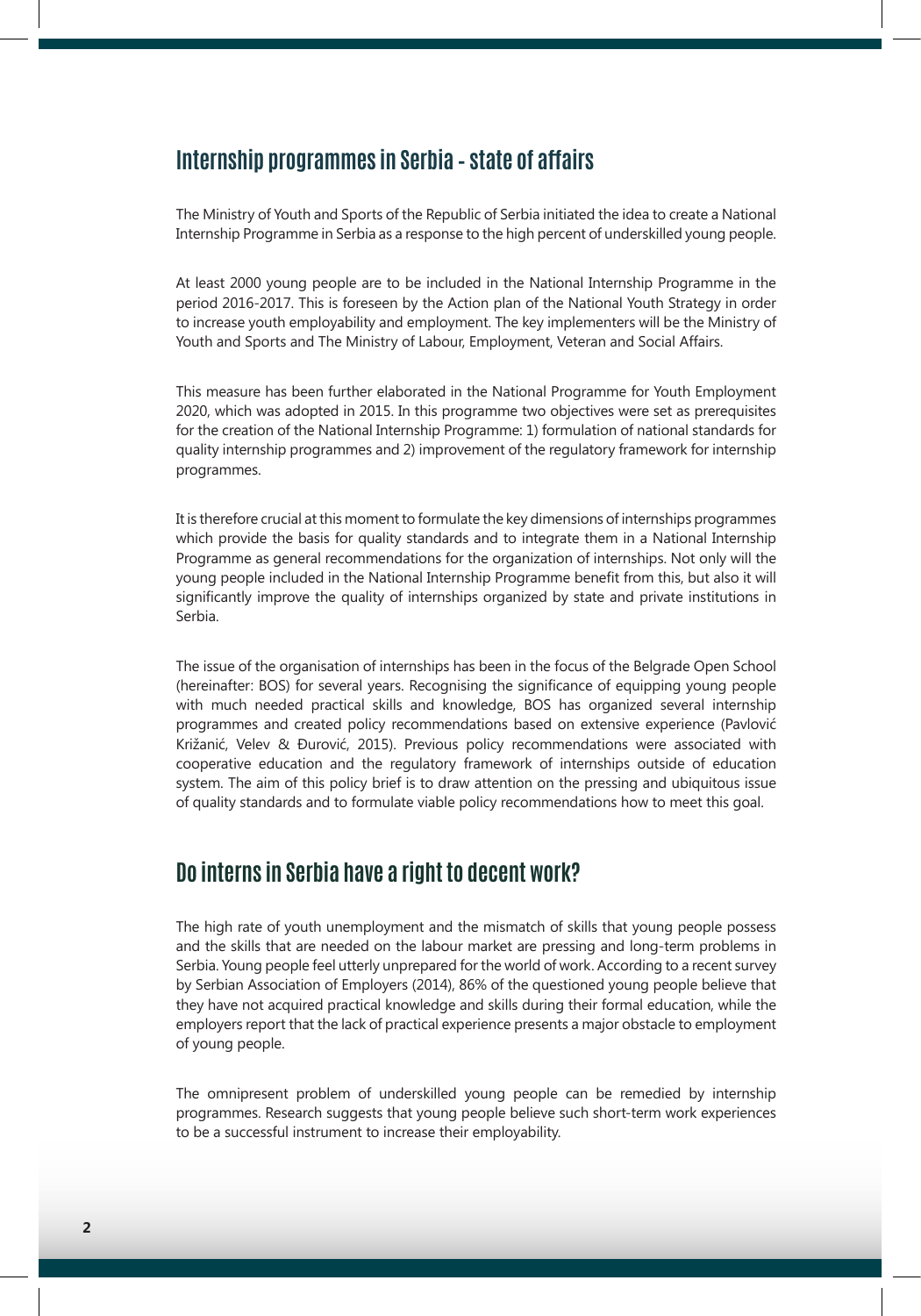According to a survey which interviewed EU citizens aged 18-35 years, 81% of respondents believe that during the internship they had learnt things that were useful for them professionally. Similarly, the results of a recent research study on the status and needs of youth in Serbia (Ministry of Youth and Sports, 2015) show that 70% of those surveyed report that they find internship programmes extremely important for improving the knowledge and skills necessary for work, while 74% of them agree that internship programmes should be mandatory during formal education. However, since at this moment there are no standards at all regarding internships, the quality of internships can vary significantly, which can seriously undermine their potential to provide useful early labour market experience to young people.

At this moment there is a large number of internship programmes within and outside of the education system. The recent reforms in the system of secondary vocational education and higher education have brought about changes regarding internships. Namely, there is a tendency to include mandatory internships during schooling and to increase the number of hours that students spend learning in a working environment. While it is evident that there are still schools and universities which do not organise mandatory internships for their students, it is true to say that it is less often the case that students do not have any kind of insight into the workplace experience during schooling. According to a recent survey (Ministry of Youth and Sports, 2015) at this moment between 29% and 45% of young people aged 15 to 30 have participated in at least one internship. Taking into account the recent educational reforms, this number is likely to increase.

Moreover, there is a growing number of internship programmes organized outside of the system of formal education aimed at unemployed young people. For instance, the annual action plans for the Strategy of employment 2011-2020 regularly foresee projects organised by the National Employment Service and local self-governments aimed at creating more opportunities for traineeships, internships and apprenticeships for young people. Moreover, centres for career development within universities and faculties, as well as large companies regularly organize a great number of internships for students and graduates.

Taking into account how widespread internship programmes are at this moment and how many young people participate in these programmes, it is paramount to ensure their quality. The first step in this process could be the inclusion of quality standards in the National Internship Programme in Serbia, which is to be formulated in the year 2016.

## **Three vital dimensions of quality internship programmes**

The Council of the EU recommendation on a Quality Framework for Traineeships lays out the vital dimensions of quality internship programmes. The quality standards have been elaborated in the publications of the European Youth Forum, which strongly advocates for quality internships. The recommendations put forward can be grouped into three vital pillars:

- 1) establishing an effective mentorship system;
- 2) setting and evaluating learning goals;
- 3) regulating working conditions through a contract or written agreement.

1 Survey was conducted on a random sample of 1500 young people aged 15-30.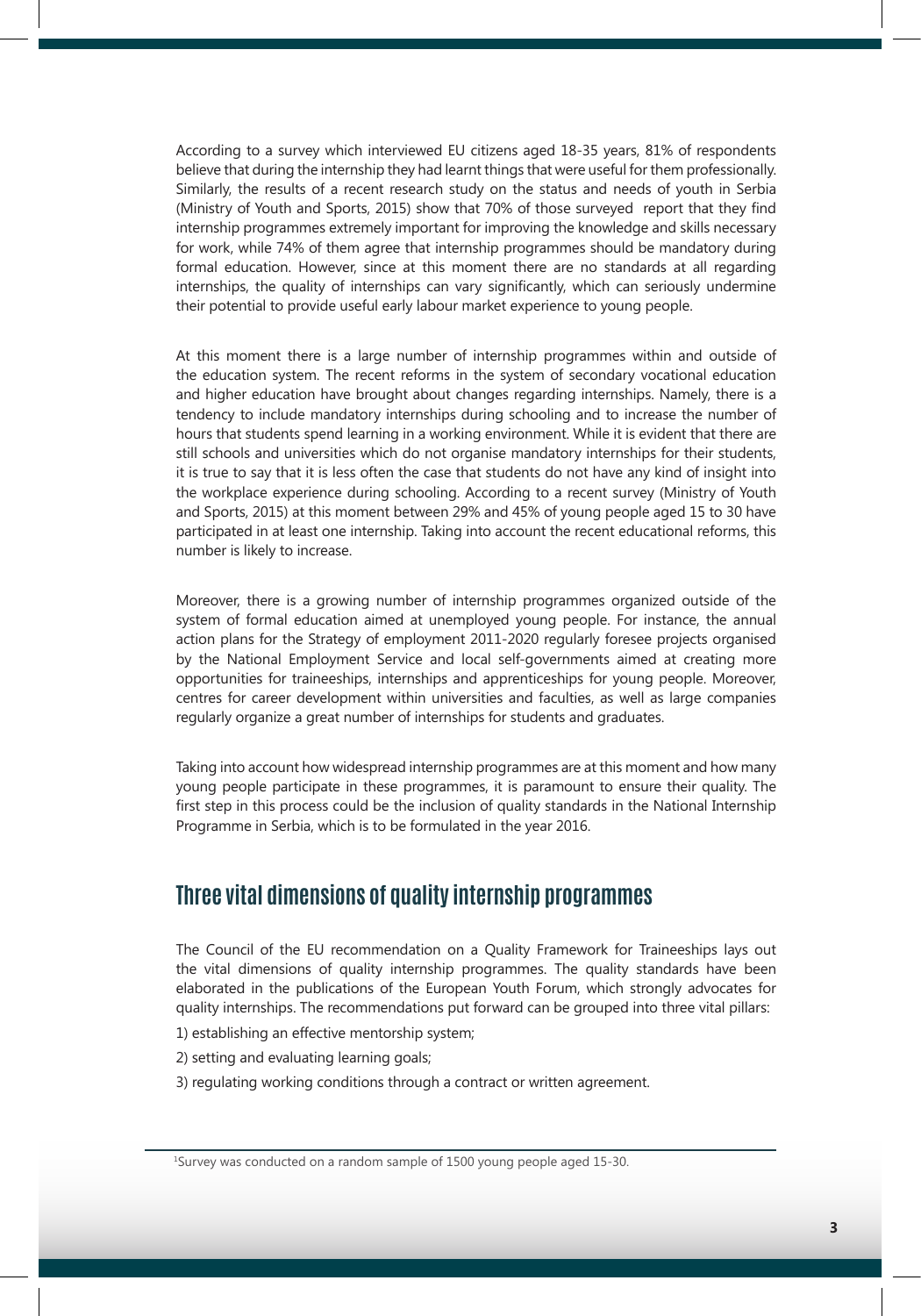Precise learning goals and an evaluation system along with a mentor for every intern ensure that internships represent a helpful learning experience. Moreover, it is paramount to ensure adequate working conditions for interns, such as a reasonable duration of the internship, limits to maximum weekly working time, and the provision of necessary equipment and health and accident insurance.

In order to verify the assumption of what constitutes a quality internship programme, a BOS research team conducted a small-scale research study with forty young people who have participated in BOS internship programmes. The interns believe that it is crucial that 1) internships provide a valuable learning experience, 2) an experienced mentor gives guidance to interns and 3) there is a support for their further employment (such as a certificate at the end of the internship).

What is the current state of affairs regarding these dimensions? Some of the numerous internship programmes on the state level and in private sector are organized taking these dimensions into account, whereas for many it is not the case. On the one hand, according to recent research results, more than a half of young people surveyed who have participated in an internship programme undertook this experience without an established mentorship system, any evaluation of learning goals or a written contract or agreement (Diagram 1).



*Diagram 1 - Youth participation in internship programmes implemented without standards of quality according to the report The status and needs of youth in Serbia (2015)*

On the other hand, all employers who want to participate in the National Employment Service internship programmes are obliged to 1) set and evaluate learning goals, 2) establish a mentorship system, 3) sign a contract with interns, 4) provide financial compensation for interns and 5) provide certificates for interns. Similarly, the proposed elements of student internships (created as a product of the TEMPUS project) also refer to learning goals, a mentorship system, a certification and a contract or agreement. Evidently, there is a consensus on the importance of the dimensions we propose. Yet at the same time, there are numerous examples of a blatant abuse of internships.

The article 201 in the Labour Law which refers to the Contract of Vocational Training and Improvement was changed in 2014. Since then, this Contract can be used only if there is a special regulation which requires people from a certain profession to gain practical knowledge and skills. In this way the length of the process of gaining practical skills – the internship – is also determined by the special regulation and is therefore limited. Before this change came into effect, the Labour Inspection had regularly reported misuse of this contract form. For instance, it was not rarely the case that some people stayed in a company for ten years as interns. The change of the article 201 was a response to all of the previous misuses of this Contract.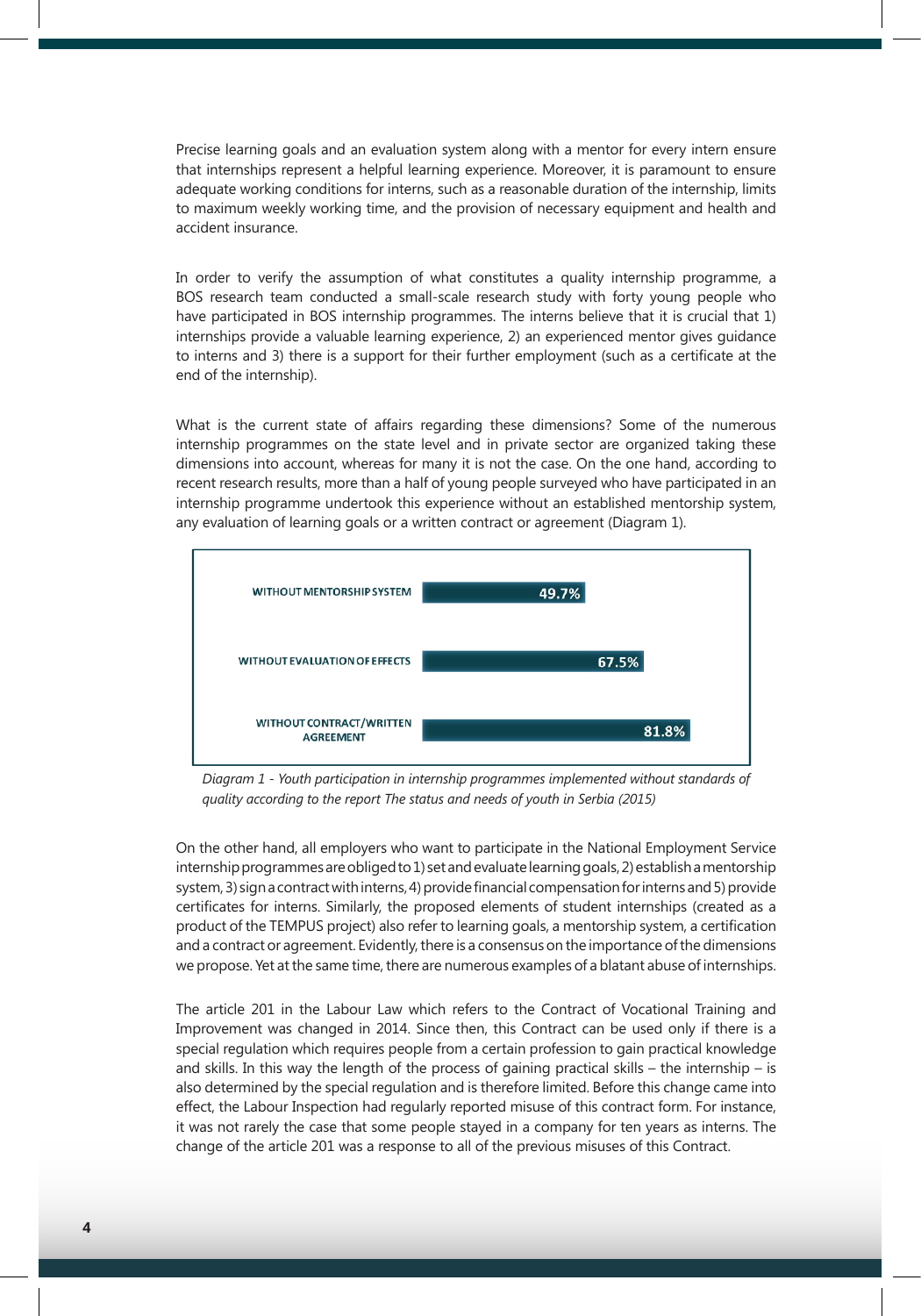However, this also brought about the current inability of employers to use this specific form of contract, since a large proportion of professions do not require obligatory trainings and are not recognized by these special regulations. Consequently, the vast majority of interns sign a contract not recognised by the Law or do not sign a contract at all which obviously puts them in an extremely vulnerable situation.

Moreover, there is a confusion between the terms "intern" and "volunteer". It is often the case that the term "volunteer" is used for unpaid interns and in this case the dimensions mentioned above are disregarded, as volunteering is less structured. Furthermore, trainees in health care and in the legal system are defined as volunteers by the law and this fact is even more worrying taking into account that the length of these traineeships can surpass a year. In addition, according to the research results of the graduate survey, graduates rate the quality of internships within higher education fairly low, at an average rate of 2.4 out of 5.

Above all, there are no recommendations at the national level regarding internships and no monitoring of their quality. This leads to an utterly unjust situation where some young people have access to quality internship programmes and others do not. Also, this worsens the already acute problem of underskilled young people, and consequently enhances youth inactivity and unemployment.

Further institutional and regulatory steps are necessary to ensure that internship schemes are not abused to replace quality employment and that interns receive appropriate training through a decent work environment. By establishing quality standards, a positive in-house/ in-company status of interns will be encouraged and providers of internships will be motivated to apply a clear and coherent code of conduct.

As evident by the recent discussion with stakeholders , there is a consensus that the absence of standards is an issue that needs to be addressed. Namely, the representatives of employers, career development centres and youth organizations have reached the conclusion that the current regulatory framework creates obstacles for the organization of internship programmes. Moreover, based on the statements of government officials and on strategic documents, this issue is going to be high on the agenda in the following years.

# **Recommendations regarding the formulation of the National Internship Programme**

The creation and implementation of a quality National Internship Programme is a long-term and comprehensive process. Hence, the following recommendations are divided in two groups:

*1) Recommendations concerning the creation of the National Internship Programme applicable in the short term, and* 

*2) Recommendations regarding the implementation of the Programme that concern the longer term.*

2 Report on discussions from the round table held on 11th of December 2015. http://www.bos.rs/cgcceng/news-archive/297/2015/12/13/round-table--challenges-and-perspectives-on-quality-internshipprogrammes-in-the-republic-of-serbia--the-analysis-of-regulatory-framework.html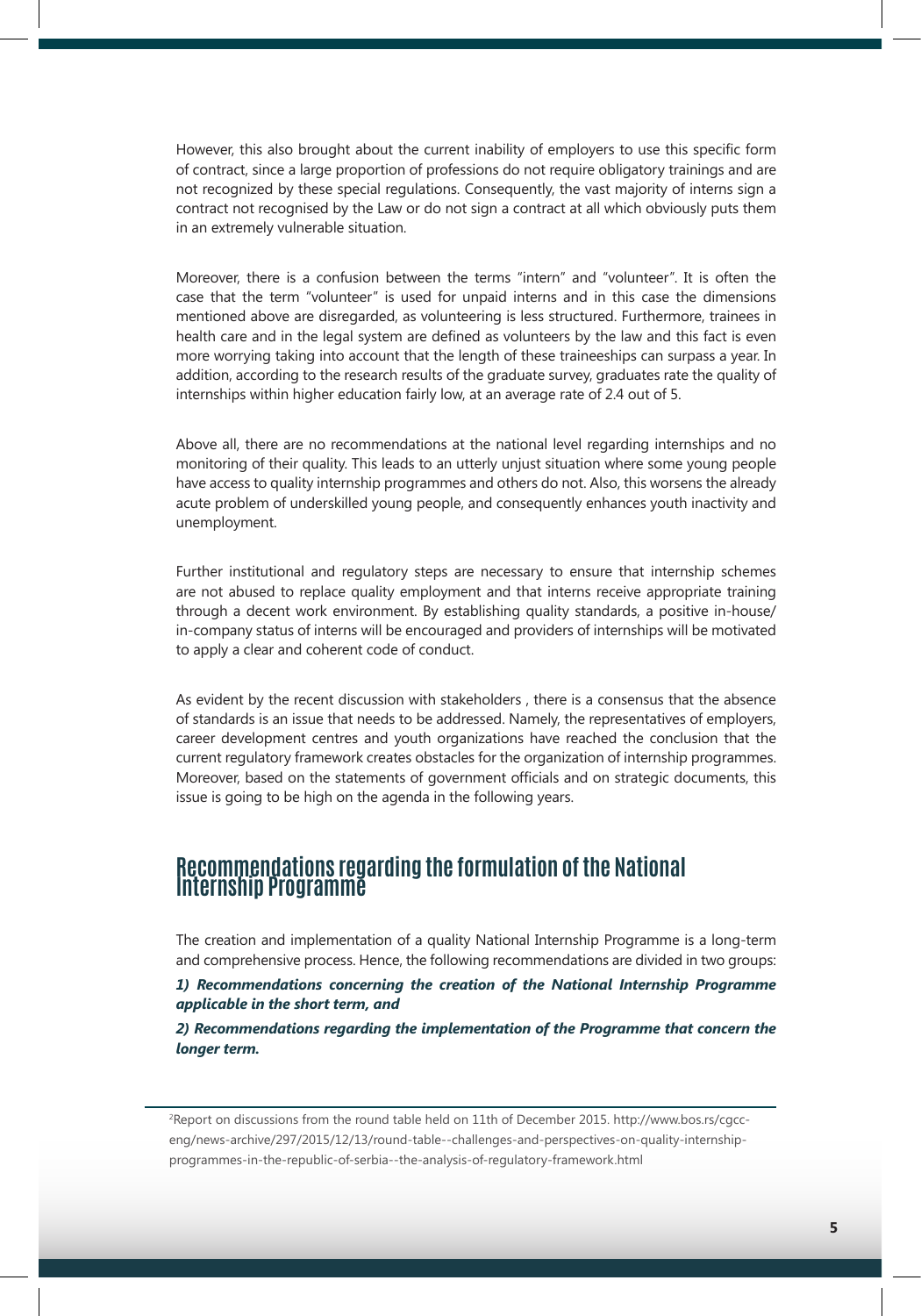#### **For the creation of the National Internship Programme (2016)**

1. Draft a National Internship Programme of Serbia. This was foreseen in the Action Plan on the implementation of the National Youth Strategy and the National Programme for Youth Employment 2020. Explicit internship quality standards need to be incorporated into the National Internship Programme of Serbia.

2. Create a General recommendations section as an Appendix to the National Internship Programme which elaborates the quality standards in detail. The Appendix is to be used also as a baseline for the further development of the internship system through a Special Regulation on Internship Organization which will oblige all internship providers, not just state and local institutions. In this way, decision makers will recognize the quality internship standards independently from the National Internship Programme of Serbia.

#### **The key dimensions to be included in the National Internship Programme are:**

Establishing an effective mentorship system. A mentor (an employee with experience) is needed in order to direct the intern throughout the programme and supervise his/her progress.

Setting and evaluating learning goals. The internship provider is obliged to set learning goals and tasks related to a specific internship programme and unambiguously outline them in a written form.

Regulating working conditions through contract or written agreement. The basis for a quality internship should be a written agreement or a contract which precisely presents the rights and duties of both parties.

#### **For the implementation of the National Internship Programme (2017-2020)**

Article 201 of the Labour Law should be modified so it can be used for all types of internships and traineeships. The length of internship programmes for which this contract is signed should be regulated so these programmes cannot be longer than a year.



 $\left(3\right)$ 

 $\left( 4\right)$ 

5

1

1

2

2. Create and adopt a Regulation on Internship Organization on the basis of standards elaborated in the National Internship Programme in a General recommendations section. This regulation would define the minimum quality standards that every internship provider needs to follow.

Establish a regulatory system for monitoring and evaluating all internship and traineeship programmes in Serbia, introducing a requirement for all internship providers to monitor and evaluate their programmes. Given the current structure of the educational and labour system in Serbia, monitoring and evaluation may be carried out by the Education Inspection within the education system and by the Labour Inspection for internships and traineeships outside of the education system.

Conduct regular research studies on the internship programmes in order to produce evidence-based policies. The Ministry of Youth and Sports yearly conduct research studies on status and needs of youth in Serbia. In order to monitor and evaluate policies regarding internships, it is necessary to regularly include questions about internship programmes in the questionnaire used in these surveys.

Establish a network of institutions and companies which provide quality internship programmes and promote their results publicly.